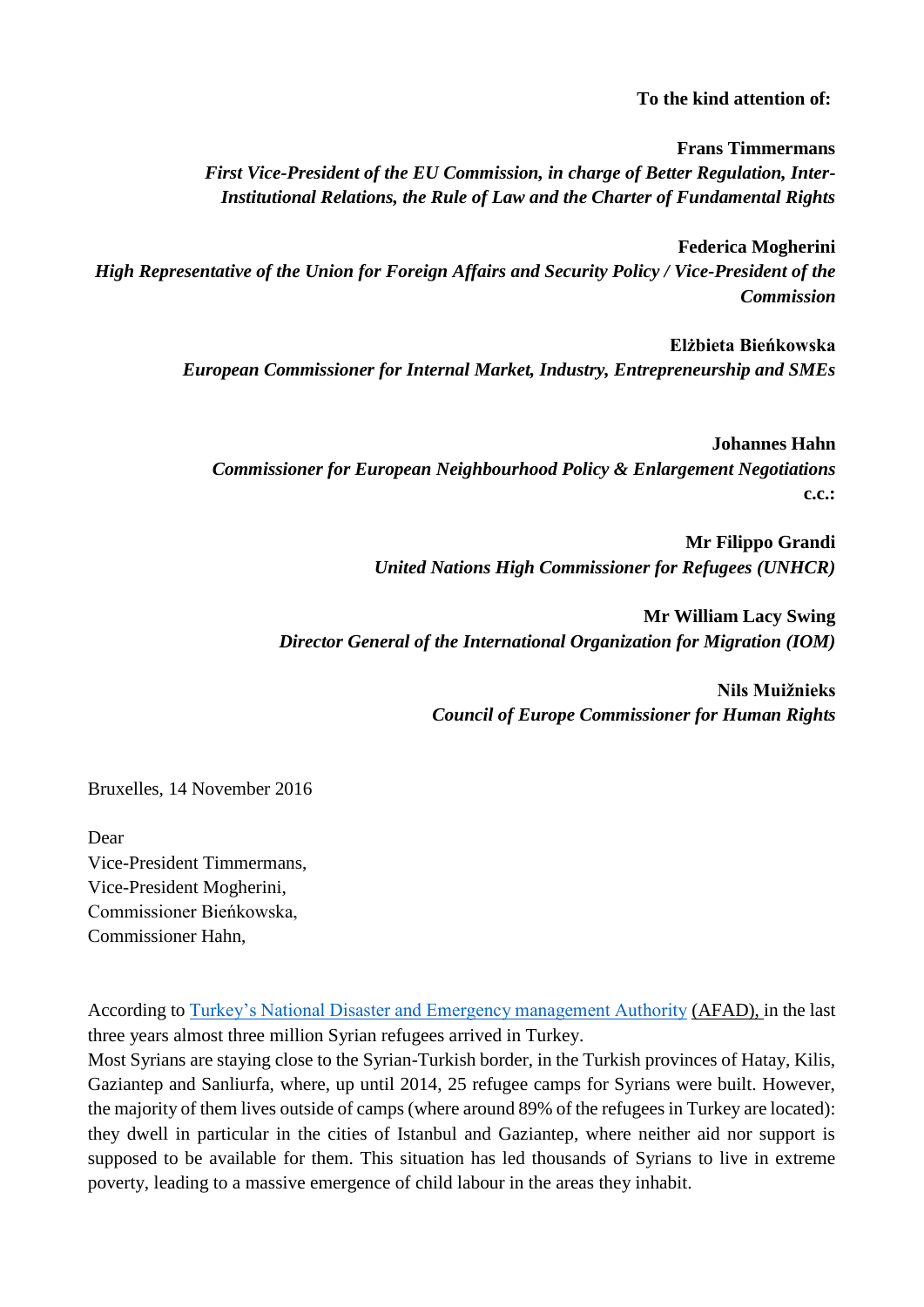Only 15 % of all Syrian children go to school, according to [several reporters,](https://www.swp-berlin.org/fileadmin/contents/products/arbeitspapiere/Working_paper_Hoffmann_Turkish_immigration_policy.pdf) and Syrian children are no longer accepted by public schools, where their number has become larger than that of Turkish children. Furthermore, there are not enough Turkish teachers speaking Arabic and only a limited number of Syrian volunteers try to cover this gap, but have not been trained to work as teachers. At this time the language barrier remains an important obstacle, and there is no system in place through which Syrian children receive special help to learn Turkish in public schools.

Related to the issue of schooling is the fact that child labour is reportedly widespread among the Syrian community living in Turkey. This should be regarded as a result of - as well as a cause for - Syrian children not attending school. In addition, poverty among the refugees and a lack of meaningful employment opportunities cause parents to rely on children as contributors to the family income. Due to their high level of vulnerability, more refugee children in urban areas may be subject to a range of abuse including child labour.

[In Turkey, the textile district consists of 52'000 factories employing 918 thousand workers that](https://www.youtube.com/watch?v=rXgN-jsMbpo)  [contribute to 7% of the national GDP.](https://www.youtube.com/watch?v=rXgN-jsMbpo) Europe is the world's second most important importer of textile products from Turkey and many big businesses/conglomerates have relocated their activities to Turkey. As stated by the [Business & human rights resource centre](https://business-humanrights.org/en/modern-slavery-exploitation/syrian-refugees-abuse-exploitation-in-turkish-garment-factories) - a no profit organization - 28 international brands (such as H&M, Next, Primark, C&A, Adidas, Burberry, Nike, Puma etc.) produce their clothes in Turkey, where labour is cheaper.

According to several sources, [NGOs](https://www.amnesty.org/en/latest/news/2016/06/eus-reckless-refugee-returns-to-turkey-illegal/) , [newspaper reporters](http://www.ilfattoquotidiano.it/premium/articoli/in-turchia-tra-i-bambini-siriani-che-fabbricano-vestiti-per-noi/) , [TV reportage](https://www.youtube.com/watch?v=rXgN-jsMbpo) , thousands of refugee children between 8 and 13 years old work in the factories of Gaziantep and many other Turkish town next to the border. They work for eight-nine hours per day, with a daily salary of 5 Turkish liras (about 1, 5 $\varepsilon$ ).

Considering that, on average, an adult worker gains 30 Turkish liras per day, the factory owners prefer to employ young children.

Children work in painful conditions, in very close contact with a wide range of toxic chemicals and other hazardous substances such as hydrochloric acid. Their bodies show marks of exploitation and severe physical maltreatment: their hands are damaged by hydrochloric acid and their skin assumes the colour of the dresses they produce because of the toxic colouring material handled every day. Dozens of "blue children" drift around in the streets of Gaziantep.

In the light of the above :

Knowing that Turkey has been unable to offer access to school to Syrian refugee children, and to guarantee to Syrian families more dignified standards of living, schooling and working conditions, we believe that the Turkish government cannot protect the rights and the interests of refugees and, more specifically, of refugee children.

We therefore ask for the cessation of readmissions and returns of migrants to Turkey, especially of vulnerable categories such as children.

Furthermore, the European Parliament has adopted on 25 October 2016 a motion for resolution on corporate liability for serious rights abuses in third countries, presented by Mr. Ignazio Corrao, which calls on the Commission and Member States to guarantee policy coherence of business activities with human rights at all levels: within different EU institutions, between the institutions, between the EU and its Member States, in particular in relation to the Union's trade policy.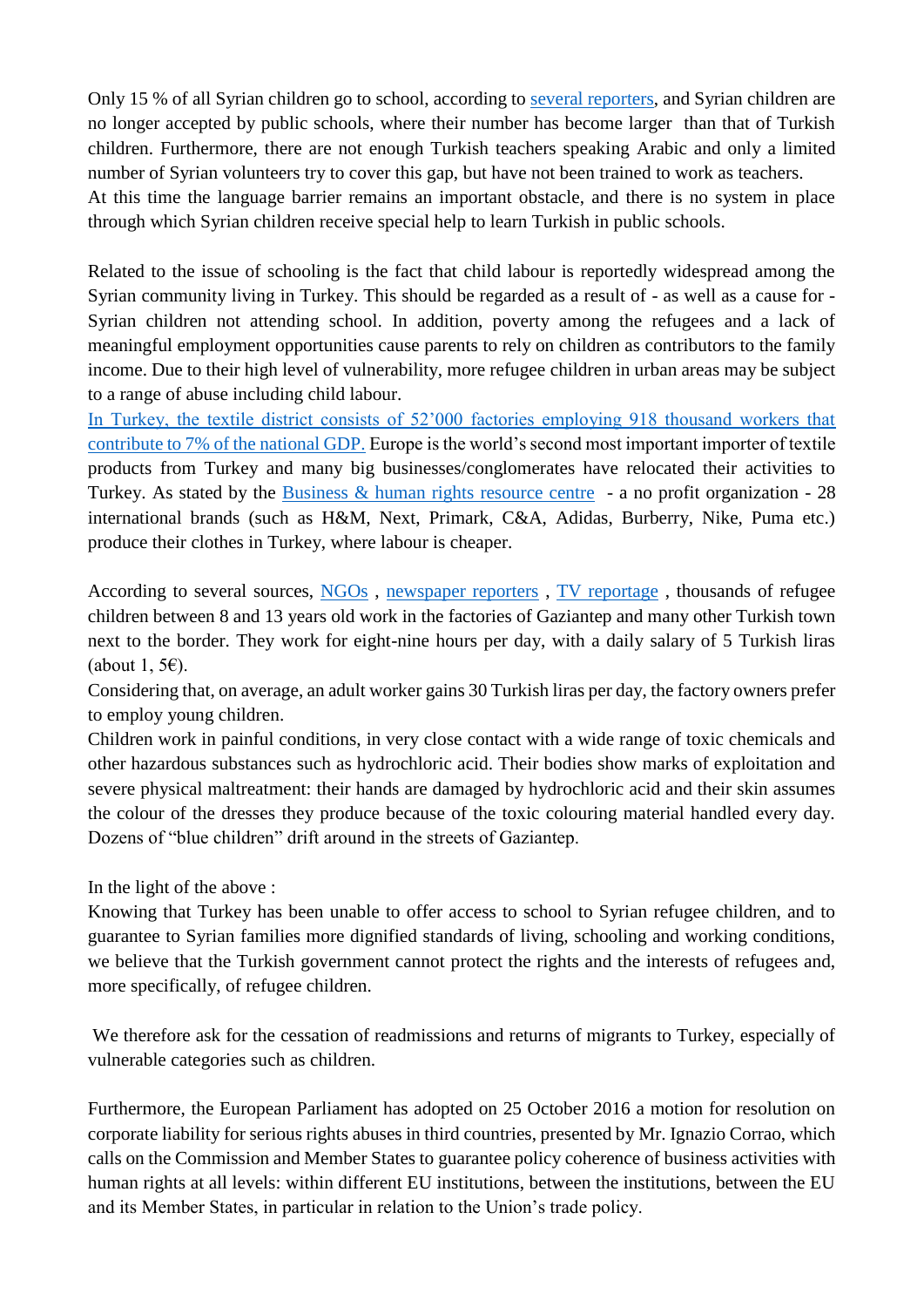We call therefore:

- on the Commission and Member States to explicitly include the aforementioned principle of coherence in all treaties signed by them, keeping by this way with international commitments on the respect of human rights. We note that this will require intensive cooperation between different directorates-general, within the Commission and the European External Action Service;

- on all States, and in particular EU Member States, to prioritise for immediate action the establishment of mandatory human rights due diligence for business enterprises which are owned or controlled by the State, and/or receive substantial support and services from State agencies or European institutions as well as for businesses that provide goods or services through public procurement contracts;

- we recall the different but complementary roles of States and private companies with regard to human rights protection; we recall that States, acting within their jurisdiction, have a duty to protect human rights, including against abuses committed by companies, even if they operate in third countries; we strongly recall that, where human rights abuses occur, the States must grant access for the victims to an effective remedy; we recall in this context that respect for human rights by third countries, including guaranteeing effective remedy for people under their jurisdiction, should constitute an essential element of EU's external relations with these countries.

Looking forward to Your kind reply Kind regards,

Barbara Spinelli – *GUE/NGL Group* Ignazio Corrao - *EFDD Group-M5S* Bart Staes – *Greens/EFA Group* Stefan Eck – *GUE/NGL Group* Patrick Le Hyaric – *GUE/NGL Group* Takis Hadjigeorgiou – *GUE/NGL Group* Paloma López Bermejo – *GUE/NGL Group* Eleonora Forenza – *GUE/NGL Group* Tania González Peñas – *GUE/NGL Group* Ernest Maragall – *Greens/EFA Group* Merja Kyllönen – *GUE/NGL Group* Tanja Fajon – *S&D Group* Marisa Matias – *GUE/NGL Group* Rina Ronja Kari – *GUE/NGL Group* Nathalie Griesbeck – *ALDE Group* Beatriz Becerra Basterrechea – *ALDE Group* Isabella Adinolfi – *EFDD Group-M5S*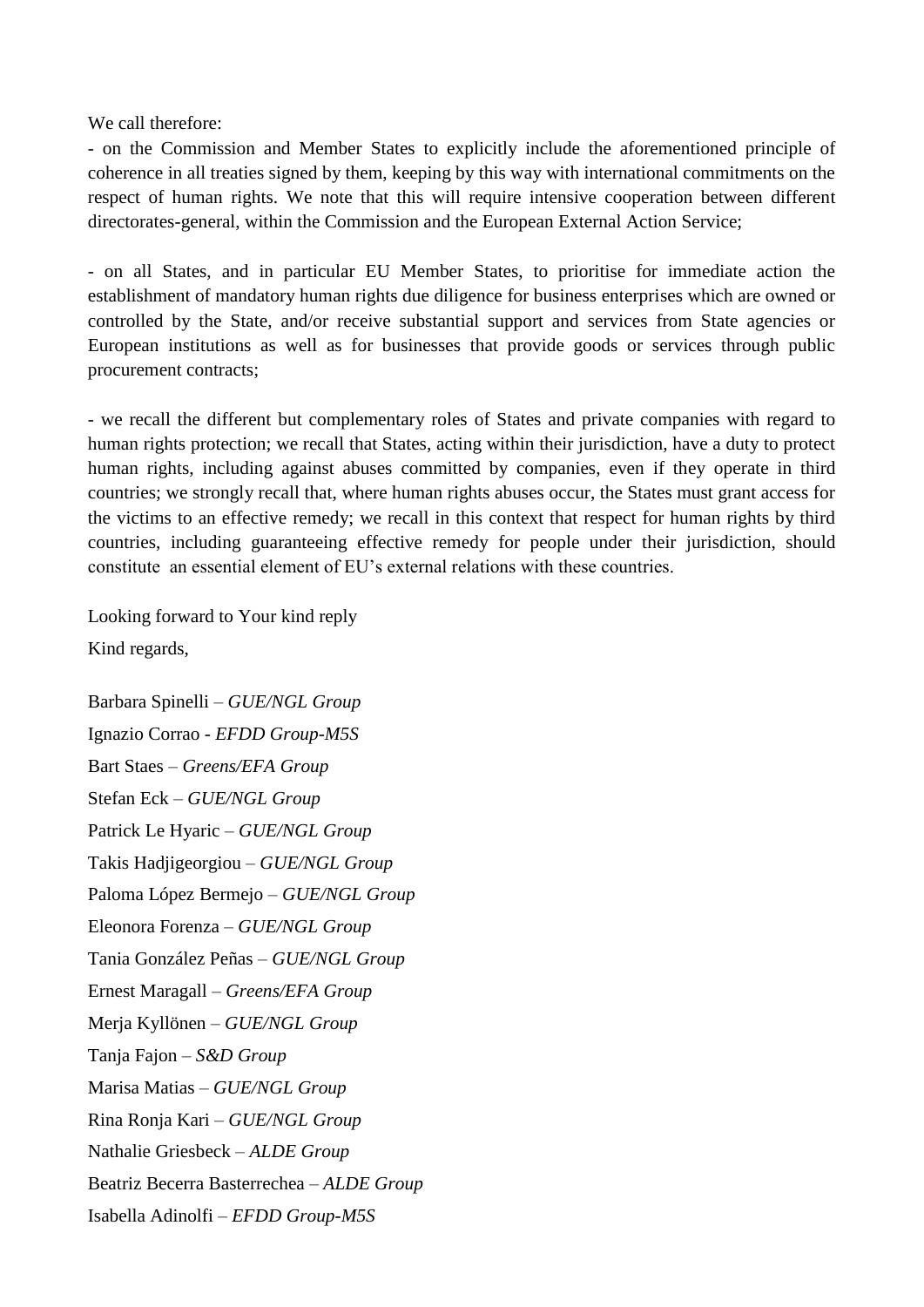Costas Mavrides – *S&D Group* Gabriele Zimmer – *GUE/NGL Group* Ana Gomes – *S&D Group* Jean Lambert – *Greens/EFA Group* Georgi Pirinski – *S&D Group* Estefanía Torres Martínez – *GUE/NGL Group* Javier Nart – *ALDE Group* Julie Ward – *S&D Group* Sofia Sakorafa – *GUE/NGL Group* Dennis De Jong – *GUE/NGL Group* Anne-Marie Mineur – *GUE/NGL Group* Hilde Vautmans – *ALDE Group* Maite Pagazaurtundúa Ruiz – *ALDE Group* Josu Juaristi Abaunz – *GUE/NGL Group* Ivan Štefanec – *EPP Group* Fabio De Masi – *GUE/NGL Group* Helmut Scholz – *GUE/NGL Group* Neoklis Sylikiotis – *GUE/NGL Group* Marie-Christine Vergiat – *GUE/NGL Group* Izaskun Bilbao Barandica – *ALDE Group* Marina Albiol Guzmán – *GUE/NGL Group* Javier Couso Permuy – *GUE/NGL Group* Cornelia Ernst – *GUE/NGL Group* Dimitrios Papadimoulis – *GUE/NGL Group* Kostadinka Kuneva – *GUE/NGL Group* Malin Björk – *GUE/NGL Group* Juan Fernando López Aguilar – *S&D Group* Ernest Urtasun – *Greens/EFA Group* María Teresa Giménez Barbat – *ALDE Group* Josef Weidenholzer – *S&D Group* Klaus Buchner – *Greens/EFA Group* Soraya Post – *S&D Group* Renate Sommer – *EPP Group* Elly Schlein – *S&D Group* Eva Joly – *Greens/EFA Group* Jean-Luc Mélenchon – *GUE/NGL Group*